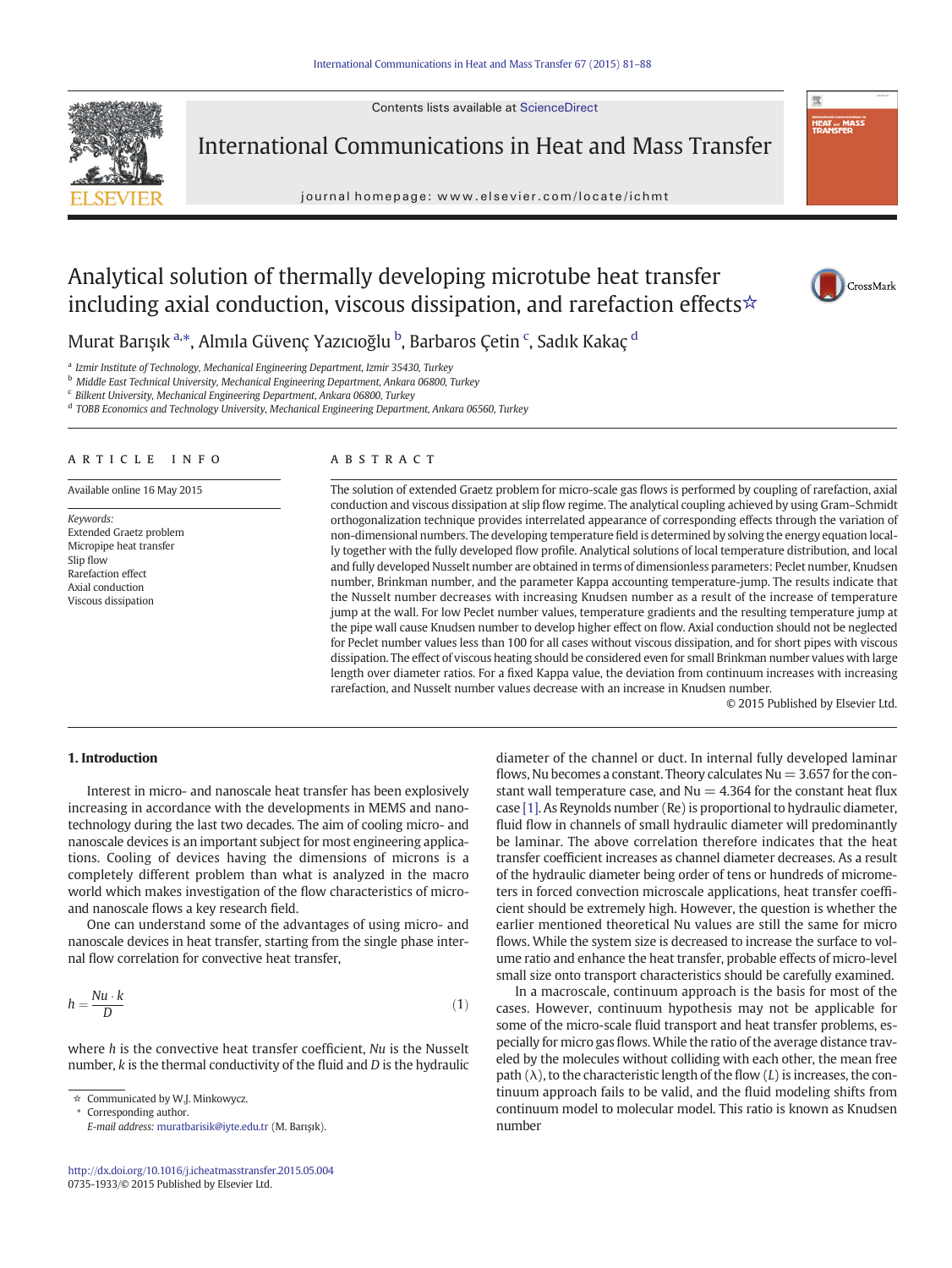Table 1

| <b>Nomenclature</b> |  |
|---------------------|--|
|---------------------|--|

<span id="page-1-0"></span>

| <b>Nomenclature</b> |                                                                   |
|---------------------|-------------------------------------------------------------------|
| Br                  | Brinkman number                                                   |
| C <sub>1</sub>      | coefficient in Eq. (11d)                                          |
| $C_p$               | constant pressure specific heat, J/kgK                            |
| D                   | tube diameter, m                                                  |
| $F_m$               | tangential momentum accommodation coefficient                     |
| $F_t$               | thermal accommodation coefficient                                 |
| h                   | convective heat transfer coefficient, W/m <sup>2</sup> K          |
| Кn                  | Knudsen number, $\lambda/L$                                       |
| k                   | thermal conductivity, W/mK                                        |
| Nu                  | Nusselt number                                                    |
| Pe                  | Peclet number, $k/\rho C_p$                                       |
| Pr                  | Prandtl number, $v/\alpha$                                        |
| R                   | tube radius, m                                                    |
| r                   | radial coordinate                                                 |
| $r^*$               | dimensionless radial coordinate                                   |
| T                   | fluid temperature, K                                              |
| u                   | velocity, m/s                                                     |
| $u^*$               | dimensionless velocity                                            |
| х                   | axial coordinate                                                  |
| $\chi^*$            | dimensionless axial coordinate, $x/(R Pe)$                        |
| Greek symbols       |                                                                   |
| $\alpha$            | thermal diffusivity, $m^2/s$                                      |
| $\gamma$            | specific heat ratio                                               |
| $\lambda$           | mean free path, m                                                 |
| $\lambda_n$         | eigenvalue                                                        |
| $\mu$               | dynamic viscosity, kg/ms                                          |
| К                   | coefficient in Eq. (11d)                                          |
| ν                   | kinematic viscosity, $m^2/s$                                      |
| $\theta$            | dimensionless temperature, $(T - T_w) / (T_i - T_w)$              |
| $\eta$              | dimensionless radial coordinate, $\rho_s$ r/R                     |
|                     | dimensionless axial coordinate, $\rho_s^2(2-\rho_s^2)$ x / (R Pe) |
| $\xi^*$             | dimensionless axial coordinate, $\rho_s^2(2-\rho_s^2)$ x / (R)    |

Subscripts

- i inlet
- s slip
- w wall

$$
Kn = \lambda/L \tag{2}
$$

which is employed to determine the flow characteristics [\[2\].](#page-7-0) The flow is considered as continuum flow for small values of Kn  $(-0.01)$ , and the well known Navier–Stokes equations together with the no-slip and no-temperature jump boundary condition are applicable for the flow

|              | $Pe = 1$    |           |             |           | $Pe = 10$   |           |  |
|--------------|-------------|-----------|-------------|-----------|-------------|-----------|--|
| n            | $\lambda_n$ | $A_n$     | $\lambda_n$ | $A_n$     | $\lambda_n$ | $A_n$     |  |
| $\mathbf{1}$ | 1.4298      | 1.6059    | 2.3853      | 1.5774    | 2.5969      | 1.5354    |  |
| 2            | 2.2776      | $-1.0736$ | 4.5109      | $-1.0458$ | 5.5469      | $-0.9861$ |  |
| 3            | 2.8850      | 0.8589    | 5.9765      | 0.8447    | 7.7139      | 0.7795    |  |
| 4            | 3.3855      | $-0.7357$ | 7.1579      | $-0.7341$ | 9.4592      | $-0.6875$ |  |
| 5            | 3.8211      | 0.6534    | 8.1744      | 0.6578    | 10.9532     | 0.6309    |  |
| 6            | 4.2119      | $-0.5935$ | 9.0798      | $-0.6001$ | 12.2780     | $-0.5865$ |  |
| 7            | 4.5695      | 0.5475    | 9.9040      | 0.5546    | 13.4796     | 0.5487    |  |
| 8            | 4.9012      | $-0.5107$ | 10.6653     | $-0.5177$ | 14.5862     | $-0.5162$ |  |
| 9            | 5.2117      | 0.4804    | 11.3763     | 0.4870    | 15.6171     | 0.4879    |  |
| 10           | 5.5048      | $-0.4549$ | 12.0457     | $-0.4611$ | 16.5856     | $-0.4633$ |  |
| 11           | 5.7831      | 0.4331    | 12.6800     | 0.4388    | 17.5017     | 0.4418    |  |
| 12           | 6.0486      | $-0.4142$ | 13.2842     | $-0.4194$ | 18.3731     | $-0.4227$ |  |
| 13           | 6.3029      | 0.3975    | 13.8621     | 0.4023    | 19.2055     | 0.4058    |  |
| 14           | 6.5474      | $-0.3827$ | 14.4171     | $-0.3871$ | 20.0039     | $-0.3906$ |  |
| 15           | 6.7830      | 0.3694    | 14.9515     | 0.3735    | 20.7719     | 0.3770    |  |
| 16           | 7.0107      | $-0.3574$ | 15.4675     | $-0.3612$ | 21.5128     | $-0.3646$ |  |
| 17           | 7.2313      | 0.3465    | 15.9669     | 0.3501    | 22.2292     | 0.3533    |  |
| 18           | 7.4454      | $-0.3366$ | 16.4511     | $-0.3399$ | 22.9235     | $-0.3430$ |  |
| 19           | 7.6534      | 0.3274    | 16.9216     | 0.3305    | 23.5975     | 0.3336    |  |
| 20           | 7.8560      | $-0.3190$ | 17.3793     | $-0.3219$ | 24.2528     | $-0.3248$ |  |

The first 20 eigenvalues and corresponding coefficients for  $Pe = 10$ , 5, and 1.

field. For  $0.01 <$  Kn  $< 0.1$  flow is in slip-flow regime (slightly rarefied). For  $0.1 <$  Kn  $<$  10 flow is in transition regime (moderately rarefied). Finally, the flow is considered as free-molecular flow for large values of Kn  $(>10)$  (highly rarefied); the tool for dealing with this type flow is kinetic theory of gases, Direct Simulation of Monte Carlo (DSMC) [\[3\]](#page-7-0) and Molecular Dynamics [\[4](#page-7-0)–8].

As the characteristic length of the system decreases, the effect of rarefaction comes into picture. Classical no-slip velocity and notemperature jump boundary conditions are not valid for a rarefied fluid flow at micro/nanoscale. Since the fluid particles adjacent to the boundary surface are not in thermodynamic equilibrium with the wall, there would be slip velocity and temperature jump at the channel wall (For a more detailed discussion on these, the readers are referred to the textbook by Gad-el-Hak [\[9\]\)](#page-7-0). For the slip flow regime ( $0.01 <$ Kn  $< 0.1$ ), slip-velocity and temperature-jump boundary conditions for a microtube can be defined as follows [\[2\],](#page-7-0)

$$
u_{s} = -\frac{2 - \sigma_{m}}{\sigma_{m}} \lambda \left(\frac{du}{dr}\right)_{r=R}
$$
\n(3)

$$
T - T_s = -\frac{2 - \sigma_t}{\sigma_t} \frac{2\gamma}{\gamma + 1} \frac{\lambda}{Pr} \left( \frac{\partial T}{\partial r} \right)_{r=R}.
$$
 (4)

In these equations,  $\sigma_m$  is the tangential momentum accommodation coefficient,  $\sigma_t$  is the thermal accommodation coefficient, and  $\gamma$  is the specific heat ratio. These slip flow models are successfully employed



Fig. 1. Geometry of the problem.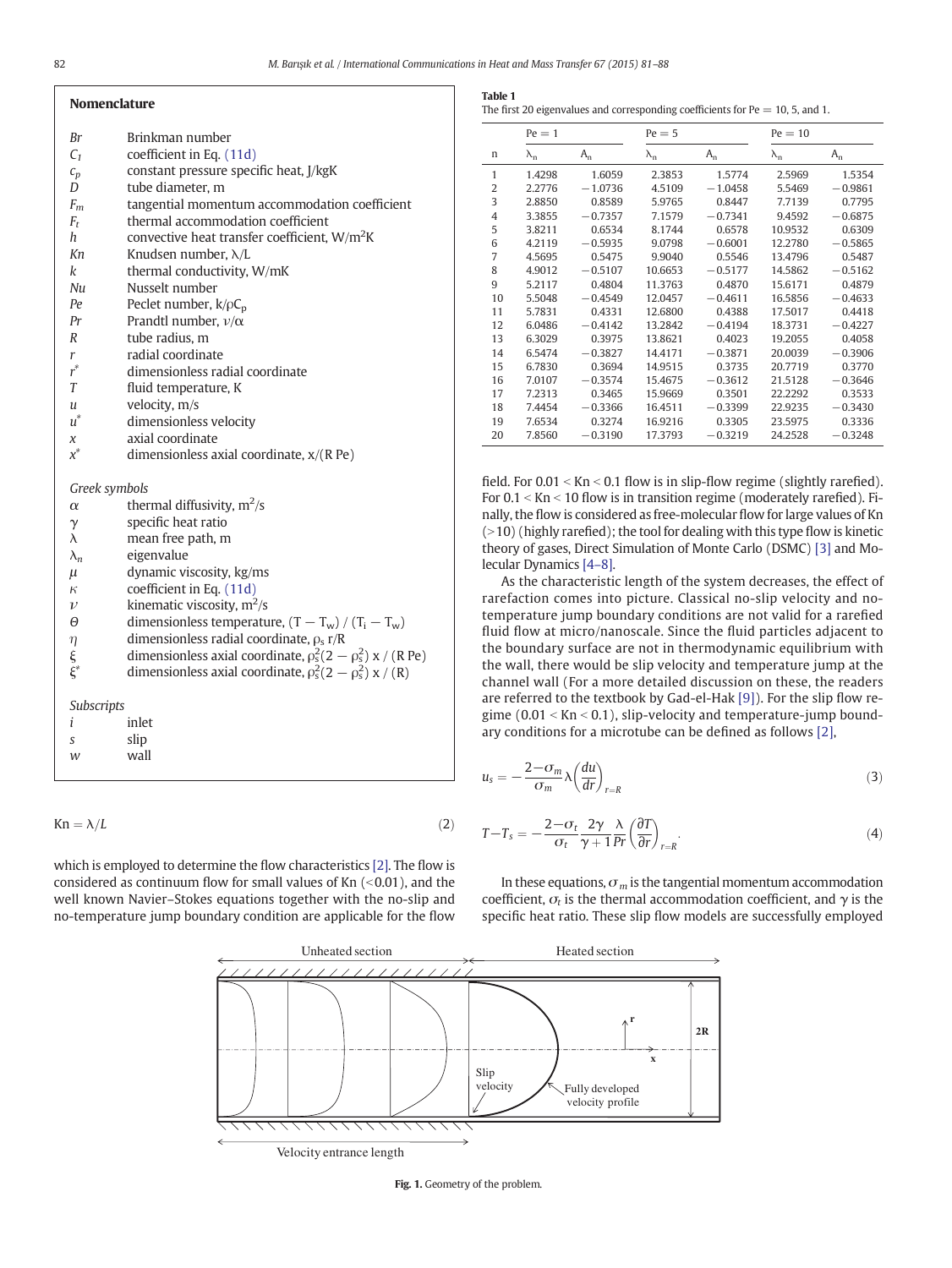<span id="page-2-0"></span>Table 2 Fully developed Nusselt number with  $Kn = 0$ ,  $Br = 0$  for different Peclet number values.

| Pe              | $Nu_{\text{fd}}$ | $\lambda_1$ | Pe  | $Nu_{\text{fd}}$ | $\lambda_1$ | Pe          | $Nu_{\text{fd}}$ | $\lambda_1$ |
|-----------------|------------------|-------------|-----|------------------|-------------|-------------|------------------|-------------|
| 10 <sup>9</sup> | 3.65679          | 2.70436     | 300 | 3.65684          | 2.70423     | 20          | 3.66754          | 2.67460     |
| $10^{6}$        | 3.65679          | 2.70436     | 200 | 3.65691          | 2.70406     | 10          | 3.69518          | 2.59693     |
| 1000            | 3.65680          | 2.70435     | 100 | 3.65724          | 2.70313     | 8           | 371247           | 2.54742     |
| 900             | 3.65680          | 2.70435     | 90  | 3.65735          | 2.70284     |             | 6 3.74302        | 2.45812     |
| 800             | 3.65680          | 2.70435     | 80  | 3.65749          | 2.70244     | 5.          | 3.76729          | 238530      |
| 700             | 3.65680          | 2.70434     | 70  | 3.65771          | 2.70185     | 4           | 3.80153          | 2.27947     |
| 600             | 3.65681          | 2.70433     | 60  | 3.65803          | 2.70094     | $2^{\circ}$ | 3.92236          | 1.86754     |
| 500             | 3.65681          | 2.70431     | 50  | 3.65858          | 2.69945     |             | 4.02735          | 142981      |
| 400             | 3.65682          | 2.70429     | 40  | 365957           | 2.69671     | $10^{-6}$   | 4.18065          | 0.00155     |

to consider the effect of rarefaction on microscale flow [\[10\]](#page-7-0) while good agreements are obtained with experimental measurements [\[11\].](#page-7-0)

Most of the existing studies on microscale heat transfer successfully used Eqs. [\(3\) and \(4\)](#page-1-0) to consider non-continuum effects developed due to small scale rarefaction. However, additional complications occur at the micron-levels that the effect of viscous dissipation, axial conduction and thermal entrance region should also be considered in the analysis of microscale flows.

Traditionally known as the Graetz problem, thermal entrance region of a tube flow was first investigated by Graetz [\[12\]](#page-7-0), and later independently by Nusselt [\[13\]](#page-7-0), analytically. The authors both worked on hydrodynamically developed and thermally developing flow for constant wall temperature boundary condition. There requires, so-called, extension of Graetz problem to include additional effects in order to solve the microscale problems. First, most of the micro-flows have small Peclet number (i.e. Pe  $O(1)$ ) due to small Re that the axial conduction cannot be neglected since the convection term no longer dominates the conduction term in the axial direction. Analytical consideration of Gratez problem with axial conduction has been a very interesting problem due to the resulting non-self-adjoint eigenvalue problem [\[14\]](#page-7-0). Second, the effect of viscous dissipation on heat transfer becomes significant for flows at microscale since the wall-to-fluid temperature difference is small [\[11\]](#page-7-0). There exist multiple studies conducted so far to include effects of rarefaction [\[15\]](#page-7-0), viscous dissipation, and axial conduction [\[16\]](#page-7-0) for microscale flows. Hadjiconstantinou and Simek [\[17\]](#page-7-0) studied the effect of axial conduction for thermally fully developed flows in microchannels. Jeong and Jeong [\[18\]](#page-7-0) tried to consider streamwise conduction and viscous dissipation in microchannels using numerical procedures. Similarly, Cetin et al. [19–[22\]](#page-7-0) performed studies to extend Gratez problem to include micro-scale effects. Dutta et al. [\[23\]](#page-7-0) and Horiuchi et al. [\[24\]](#page-7-0) studied the thermal characteristics of mixed electroosmotic and pressure-driven flow with axial conduction analytically where Gram–Schmidt orthogonalization procedure is used to generate orthogonal eigenfunctions. However, there is no report on analytical coupling of all micro-scale complications for the classical constant temperature Gratez problem due to its mathematical difficulties.

In this work, our objective is to couple the rarefaction, viscous dissipation, and axial conduction effects analytically. Mathematical

challenge will be eliminated by using Gram–Schmidt orthogonalization accompanied with the Gauss quadrature. Solution for the heat transfer in thermally developing flow inside a microtube in the slip-flow regime will be performed with constant wall temperature. For such case, the energy equation will be solved by using confluent hypergeometric functions in order to provide a fundamental understanding of the effects of the non-dimensional parameters on heat transfer characteristics.

## 2. Analysis

The geometry of the problem considered in this study is shown in [Fig. 1.](#page-1-0) The unheated part is included to ensure the fully developed velocity profile. The coordinate system is placed at the center of the microtube. Fully developed velocity profile inside a microtube is calculated as,

$$
\frac{u}{u_m} = \frac{2(1 - (r/R)^2) + 8Kn}{1 + 8Kn}.
$$
\n(5)

By defining slip radius as suggested by Larrode et al [\[25\]](#page-7-0),

$$
\rho_s^2 = \frac{1}{1 + 4Kn} \tag{6}
$$

and a new radial coordinate,

$$
\eta = \frac{r}{R}\rho_s \tag{7}
$$

the fully developed velocity profile can be rewritten as,

$$
\frac{u}{u_m} = \frac{2}{2 - \rho_s^2} \left( 1 - \eta^2 \right) \tag{8}
$$

which has the same functional as Poiseuille flow.

Energy equation and the boundary conditions for a flow inside a microtube with axial conduction and viscous dissipation can be written as,

$$
u\frac{\partial T}{\partial x} = \frac{\alpha}{r}\frac{\partial}{\partial r}\left(r\frac{\partial T}{\partial r}\right) + \alpha\frac{\partial^2 T}{\partial x^2} + \frac{\nu}{C_p}\left(\frac{\partial u}{\partial r}\right)^2\tag{9a}
$$

$$
r = 0, \quad \frac{\partial T}{\partial r} = 0 \tag{9b}
$$

$$
r = R, T - T_w = -\frac{2 - F_t}{F_t} \frac{2\gamma}{\gamma + 1} \frac{\lambda}{Pr} \left(\frac{\partial T}{\partial r}\right)_{r=R}
$$
(9c)

$$
x = 0, T = T_i. \tag{9d}
$$

Table 3

Comparison of fully developed Nusselt number with  $Kn = 0$ ,  $Br = 0$  for different Pe  $\leq 10$  with literature.

| $Pe = 1.0$       |                  | $Pe = 2.0$          |                  |                  | $Pe = 5.0$              |                  |                  | $Pe = 10$               |                  |                  |                     |
|------------------|------------------|---------------------|------------------|------------------|-------------------------|------------------|------------------|-------------------------|------------------|------------------|---------------------|
| $Nu_{\text{fd}}$ | $Nu_{\text{fd}}$ | $Nu_{\text{fd}}$ ** | $Nu_{\text{fd}}$ | $Nu_{\text{fd}}$ | $\mathrm{Nu_{fd}}^{**}$ | $Nu_{\text{fd}}$ | $Nu_{\text{fd}}$ | ***<br>$Nu_{\text{fd}}$ | $Nu_{\text{fd}}$ | $Nu_{\text{fd}}$ | $Nu_{\text{fd}}$ ** |
| 4.027            | 4.028            | 4.030               | 3.922            | 3.922            | 3.925                   | 3.767            | 3.767            | 3.767                   | 3.695            | 3.695            | 3.697               |

Nu<sub>fd</sub>: results for present study.

 $Nu<sub>fd</sub><sup>*</sup>:$  results from Cetin et al. [\[20\]](#page-7-0).

Nu<sub>fd</sub><sup>\*\*</sup>: results from Shah and London [\[29\]](#page-7-0).

Nu<sub>fd</sub> \*\*\*: results from Lahjomri and Oubarra [\[27\].](#page-7-0)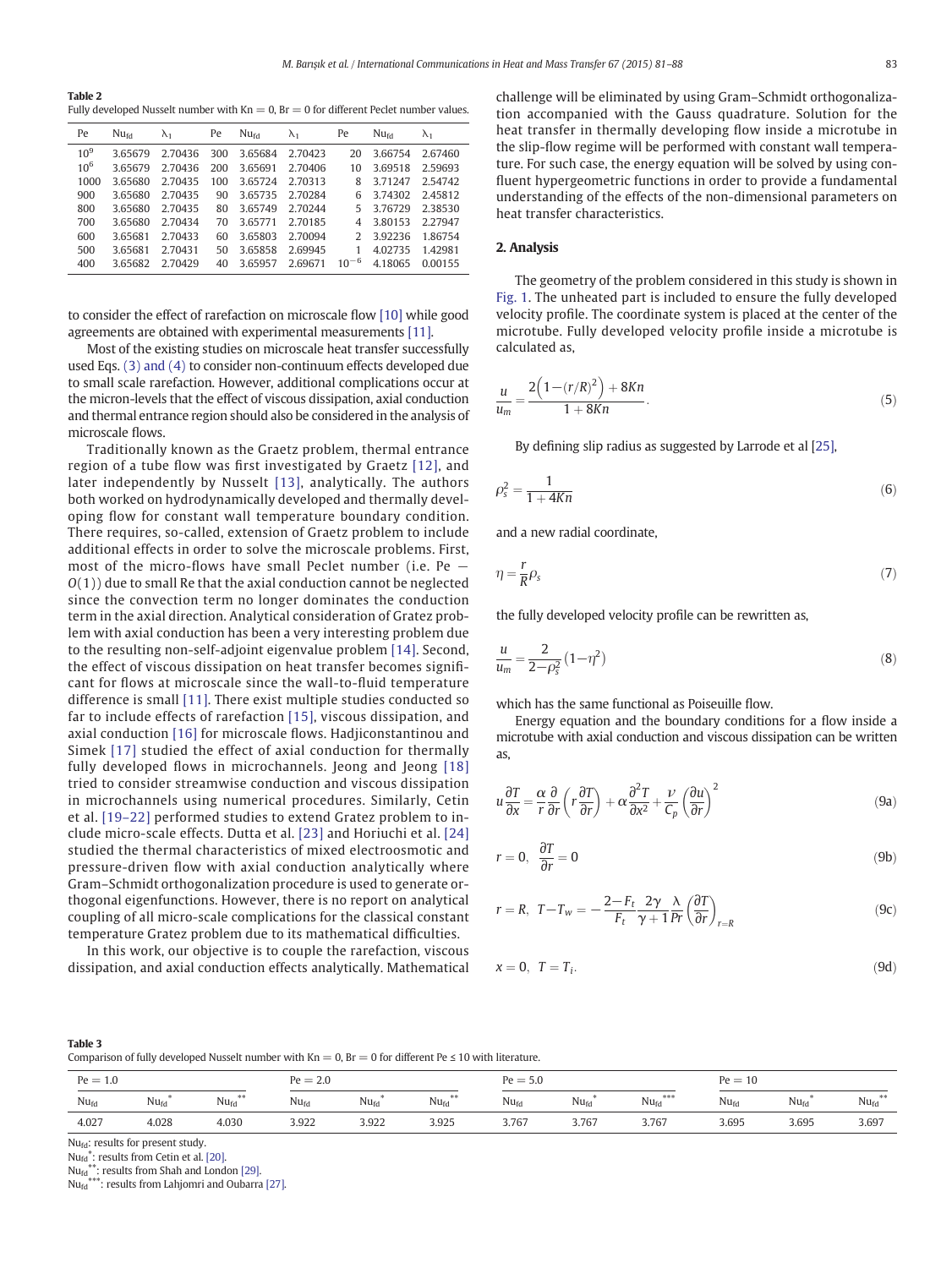### <span id="page-3-0"></span>Table 4

Comparison of fully developed Nusselt number with  $Br = 0$  for different Knudsen number values and κ with literature.

|                                                                  |                                                                                                                                                                                   | Kn $Pe=1$ $Pe=2$ $Pe=5$ |  |  |  | $Pe = 10$ $Pe = 1000$ |  |  |  |
|------------------------------------------------------------------|-----------------------------------------------------------------------------------------------------------------------------------------------------------------------------------|-------------------------|--|--|--|-----------------------|--|--|--|
|                                                                  | $Nu_{\text{fd}}$ $Nu_{\text{fd}}^*$ $Nu_{\text{fd}}$ $Nu_{\text{fd}}^*$ $Nu_{\text{fd}}$ $Nu_{\text{fd}}^*$ $Nu_{\text{fd}}$ $Nu_{\text{fd}}^*$ $Nu_{\text{fd}}$ $Nu_{\text{fd}}$ |                         |  |  |  |                       |  |  |  |
| 0 4.027 4.028 3.922 3.922 3.767 3.767 3.695 3.695 3.657 3.656    |                                                                                                                                                                                   |                         |  |  |  |                       |  |  |  |
| 0.04 3.603 3.604 3.517 3.517 3.387 3.387 3.325 3.325 3.292 3.292 |                                                                                                                                                                                   |                         |  |  |  |                       |  |  |  |
| 0.08 3.093 3.093 3.035 3.036 2.949 2.949 2.908 2.909 2.886 2.887 |                                                                                                                                                                                   |                         |  |  |  |                       |  |  |  |

 $Nu_{\text{fd}}$ : approximate results for the present study.

 $Nu<sub>fd</sub>:$  results from Cetin et al. [\[20\].](#page-7-0)

Eqs. (9a)–[\(9d\)](#page-2-0) can be non-dimensionalized with the following quantities,

$$
\Theta = \frac{T - T_w}{T_i - T_w}, \quad Br = \frac{\mu u_m^2}{k(T_i - T_w)}, \quad \widetilde{Pe} = \frac{RePr}{\rho_s (2 - \rho_s^2)}
$$
  
\n
$$
\xi = \rho_s^2 (2 - \rho_s^2) \frac{x}{PeR}, \quad \eta = \frac{r}{R} \rho_s, \quad u^* = \frac{u}{u_m}, \quad \kappa = \frac{2 - F_t}{F_t} \frac{2\gamma}{\gamma + 1} \frac{1}{Pr}.
$$
\n(10)

Here, κ is a parameter that represents the degree of temperature jump, defined from the temperature jump boundary condition, Eq. [\(9c\).](#page-2-0)  $\kappa = 0$  corresponds to no temperature jump at the wall, while  $\kappa = 1.667$  is a typical value for air, which is the working fluid in many engineering applications and is taken so in this study. By introducing these non-dimensional parameters, energy equation and the boundary conditions become,

$$
(1 - \eta^2) \frac{\partial \theta}{\partial \xi} = \frac{1}{\eta} \frac{\partial}{\partial \eta} \left( \eta \frac{\partial \theta}{\partial \eta} \right) + \frac{1}{\widetilde{P}e^2} \frac{\partial^2 \theta}{\partial \xi^2} + Br \left( \frac{\partial u^*}{\partial \eta} \right)^2 \tag{11a}
$$

$$
\eta = 0, \ \frac{\partial \Theta}{\partial \eta} = 0 \tag{11b}
$$

$$
\eta = \rho_s, \ \ \Theta = C_1 \rho_s \left(\frac{d\Theta}{d\eta}\right)_{\eta = \rho_s} \tag{11c}
$$

where  $C_1$  is defined as,

$$
C_1 = -\frac{2 - F_t}{F_t} \frac{2\gamma}{\gamma + 1} \frac{2Kn}{Pr} = -2Kn\kappa
$$
\n(11d)

$$
\xi = 0, \ \theta = 1. \tag{11e}
$$

By using superposition,  $\Theta$  can be decomposed as,

$$
\Theta = \Theta_1(\eta) + \Theta_2(\eta, \xi) \tag{12}
$$

where  $\Theta_1(\eta)$  is the fully developed temperature profile and  $\Theta_2(\eta, \xi)$  is the solution of the homogeneous equation. Once Eq. (12) is substituted into the energy equation, Eq. (11a), the resulting equation for  $\Theta_1(\eta)$  becomes

$$
\frac{1}{\eta} \frac{\partial}{\partial \eta} \left( \eta \frac{\partial \Theta_1}{\partial \eta} \right) = -Br \left( \frac{\partial u^*}{\partial \eta} \right)^2.
$$
 (13)

 $\Theta_1(\eta)$  can be derived by integrating Eq. (13) together with the symmetry at the centerline and the temperature-jump at the wall boundary conditions as,

$$
\Theta_1 = \frac{-Br}{\left(2 - \rho_s^2\right)^2} \left(\eta^4 - \rho_s^4 + 4\rho_s^4 C_1\right). \tag{14}
$$

Then for the homogeneous part of the temperature distribution,  $\Theta_2(\eta)$ , the following equation together with the following boundary conditions should be solved.

$$
(1 - \eta^2) \frac{\partial \Theta_2}{\partial \xi} = \frac{1}{\eta} \frac{\partial \Theta_2}{\partial \eta} + \frac{\partial^2 \Theta_2}{\partial \eta^2} + \frac{1}{\widetilde{P} \widetilde{e}^2} \frac{\partial^2 \Theta_2}{\partial \xi^2}
$$
(15a)

$$
\eta = 0, \quad \frac{\partial \Theta_2}{\partial \eta} = 0 \tag{15b}
$$

$$
\eta = \rho_s, \ \ \Theta_2 = C_1 \rho_s \left(\frac{d\Theta_2}{d\eta}\right)_{\eta = \rho_s} \tag{15c}
$$

$$
\xi = 0, \ \theta_2 = 1 - \theta_1. \tag{15d}
$$

It is assumed that the solution to the boundary value problem is of the form given below [23–[26\],](#page-7-0)

$$
\Theta_2 = \sum_{n=1}^{\infty} A_n Y_n(\eta) \exp\left(-\lambda_n^2 \xi\right)
$$
\n(16)

where  $A_n$  are the coefficients,  $Y_n$  are the eigenfunctions, and  $\lambda_n$  are the eigenvalues. Substituting Eq. (16) into Eq. (15a), the following non-



Fig. 2. Temperature profiles for different Pe with Kn = 0, Br = 0 and  $\kappa = 1.667$ .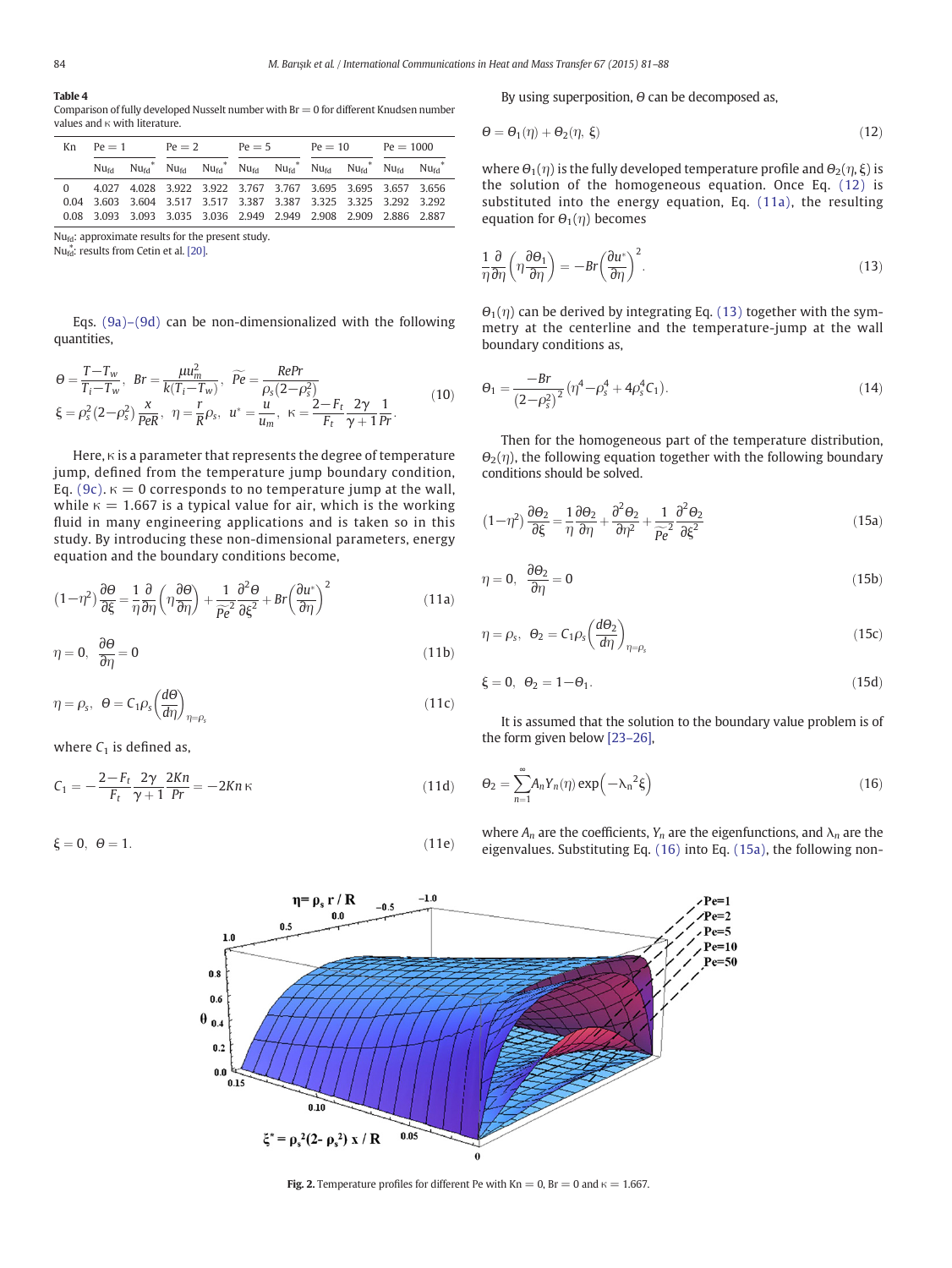<span id="page-4-0"></span>

Fig. 3. Variation of local Nusselt number along (a)  $x^*$  (with data points from Hennecke [\[30\]](#page-7-0)) and (b)  $\xi^*$ , for different Peclet number values with Kn = 0, Br = 0 and  $\kappa$  = 1.667.

linear problem can be obtained,

$$
\frac{d^2Y_n(\eta)}{d\eta^2} + \frac{1}{\eta}\frac{dY_n(\eta)}{d\eta} + \lambda_n^2 \left(1 - \eta^2 + \frac{\lambda_n^2}{\widehat{Pe^2}}\right) Y_n(\eta) = 0
$$
\n(17a)

$$
\eta = 0, \quad \frac{dY_n(\eta)}{d\eta} = 0 \tag{17b}
$$

$$
\eta = \rho_s, \ \ Y_n(\eta) = C_1 \rho_s \left( \frac{dY_n(\eta)}{d\eta} \right)_{\eta = \rho_s}.
$$
\n(17c)

Note that, when  $C_1 = 0$  (i.e.  $\rho_s = 1$ ), and  $\widetilde{Pe} = Pe$ , the problem is equivalent to the macrotube problem [\[27\]](#page-7-0). Under the symmetric boundary condition, Eq. (17b), the solution of Eq. (17a) can be represented as,

$$
Y(\eta) = 1F1(a, c; z) \exp\left(-\lambda \frac{\eta^2}{2}\right)
$$
 (18a)

where  $1F1(a, c; z)$  is Kummer's confluent hypergeometric function and,

$$
a = \frac{1}{2} - \frac{\lambda}{4} - \frac{\lambda^3}{4\widetilde{Pe}^2}
$$
 (18b)

$$
c = 1 \tag{18c}
$$

$$
z = \gamma^2 = \lambda \eta^2. \tag{18d}
$$

Detailed information about hypergeometric functions can be found elsewhere [\[28\]](#page-7-0).

The eigenvalues can be determined by using the wall boundary condition, and the summation constants can be evaluated by using the inlet boundary condition. Note that eigenfunctions  $Y(\eta)$  are not mutually orthogonal (referring to the standard Sturm–Liouville problem), since the eigenvalues occur non-linearly. To determine coefficients  $A_n$ , Gram–Schmidt orthogonal procedure is used. Details of Gram–Schmidt orthogonal procedure can be found in ref. [\[23\]](#page-7-0).

Finally, the temperature distribution Eq. [\(12\)](#page-3-0) becomes,

$$
\Theta = \frac{-Br}{\left(2 - \rho_s^2\right)^2} \left(\eta^4 - \rho_s^4 + 4\rho_s^4 C_1\right) + \sum_n A_n \left[1 \operatorname{Fl}(a, c; \lambda_n \eta^2) \exp\left(-\lambda_n \frac{\eta^2}{2}\right) \exp\left(-\lambda_n^2 \xi\right). \tag{19}
$$

Once the temperature distribution is determined, the local Nusselt number can be determined as follows,

$$
Nu_{\xi} = \frac{h_{\xi} 2R}{k} = -\frac{2}{\Theta_m} \rho_s \left(\frac{\partial \Theta}{\partial \eta}\right)_{\eta = \rho_s}
$$
(20)

where  $\Theta_m$  is the non-dimensional temperature and defined as,

$$
\Theta_m(\xi) = \frac{1}{\rho_s^2} \int_0^{\rho_s} u^*(\eta) \Theta(\eta, \xi) \eta d\eta.
$$
 (21)

In some of the results, classical dimensionless quantities given below are used for easier comparison with literature:

$$
x^* = \frac{x}{R\,Pe}, \quad r^* = \frac{r}{R}.\tag{22}
$$

Furthermore, dimensionless axial direction, ξ, is transformed into the form below by excluding the term Pe to investigate the effect of Pe



Fig. 4. Variation of local Nusselt number along ξ<sup>\*</sup> for different Peclet number values at (a) Kn = 0.04 and (b) Kn = 0.08, with Br = 0 and  $\kappa$  = 1.667.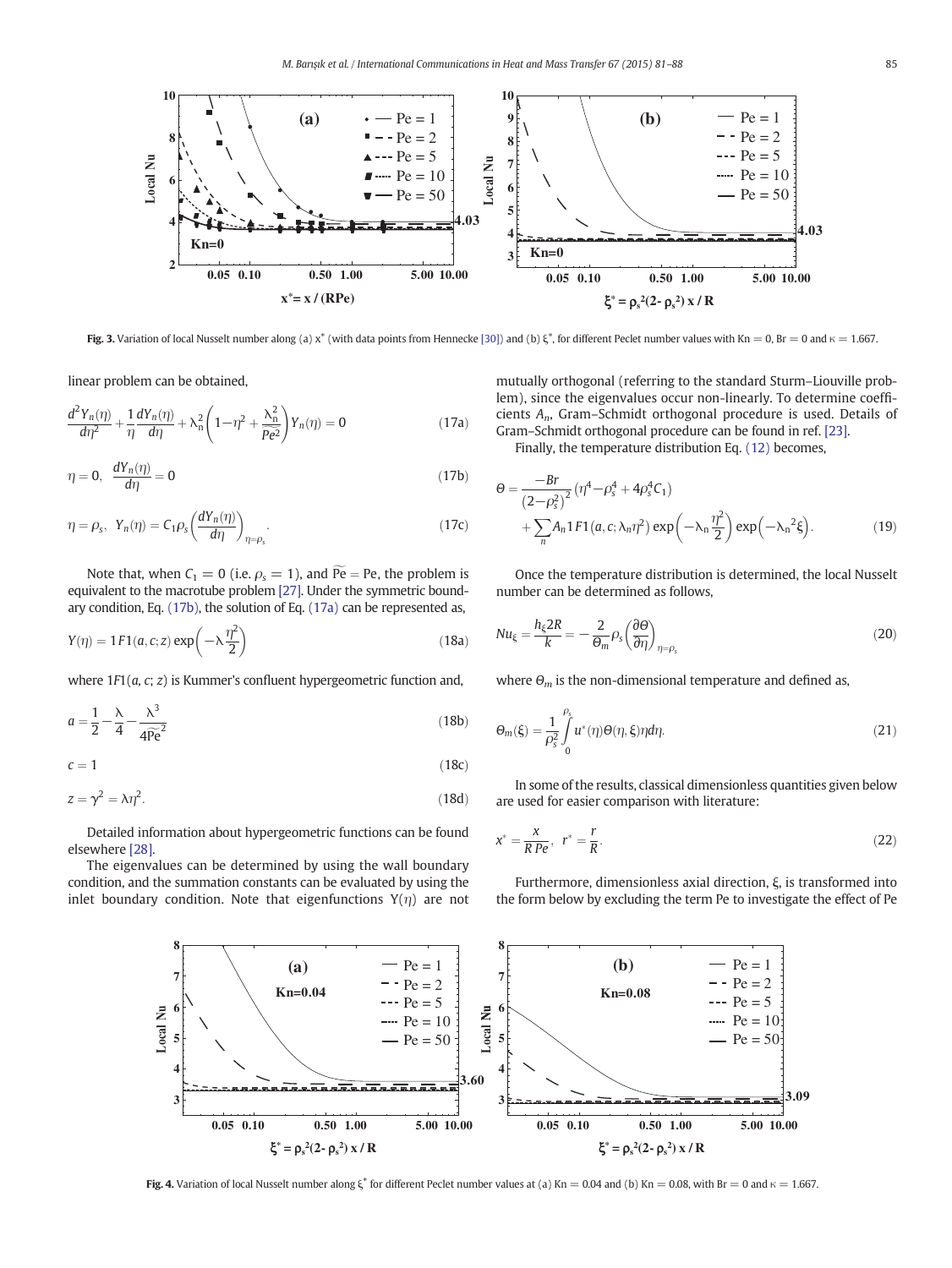onto axial conduction.

$$
\xi^* = \rho_s^2 (2 - \rho_s^2) \frac{x}{R} = \rho_s^2 (2 - \rho_s^2) x^* P e \tag{23}
$$

#### 3. Results and discussion

The solution procedure is prepared with the help of Mathematica software. Eigenvalues are evaluated using the built in function root finder combined with a bracketing method. The method works up to a very high number of eigenvalues with high accuracy and short CPU times. However, for the orthogonalization part, the procedure may be complicated because of the oscillating characteristic of high order eigenfunctions. Integration of eigenfunctions results in excessive CPU time, which is not practical. This problem is eliminated by using Gaussian quadrature method for integrations. Gaussian integration with 100 points and 12 weights gives nearly the same result with direct integration in a relatively short time. The first 20 eigenvalues and corresponding coefficients for  $Pe = 10, 5$ , and 1 are listed in [Table 1.](#page-1-0)

The fully developed Nu, Nu $_{fd}$  values for the continuum case as a function of Pe are investigated. Just the first eigenvalues are enough to calculate Nu $_{\text{fd}}$ , and are listed in [Table 2](#page-2-0) for a wide range of values for Pe. It can be seen that for Pe  $=10^6$ , the well-known Nu value of 3.66 for laminar fully developed flow was determined and experienced no change for  $Pe = 10^9$ , which corresponds to Pe =  $\infty$  in the current study. Nu decreases from 4.18 at Pe = 0 to 3.66 for Pe =  $\infty$ . Also, the solution shows the axial conduction effect up to  $Pe = 10<sup>6</sup>$ . However, the results also suggest that the effect of axial conduction can be neglected for Pe values higher than 100. A comparison of the present study with results from literature is given in [Table 3](#page-2-0) for Pe  $\leq$  10, where axial conduction seems to be more influential. The Table shows excellent agreement with the available solutions.

Slip flow regime is defined as the range of Kn between 0.001 and 0.1. In slip-flow regime,two non-dimensional parameters, Kn and the parameter κ affect the temperature field. Kn includes the effect of rarefaction and the parameter κ includes the effect of gas and surface interaction, as given in Eq.[\(10\)](#page-3-0). The fully developed Nu for different Kn together with the results from the literature are tabulated for different Pe in [Table 4](#page-3-0). Nu decreases with the increasing Kn as a result of the increase of temperature jump at the wall.

For the thermally developing region, accuracy of the solution mainly depends on the number of eigenvalues and eigenfunctions used in solution. Particularly as we get close to the entrance, more eigenfunctions are needed for an accurate calculation. However, a high number of eigenfunctions for a summation solution may still not be practical. Since functional microchannels have high length to diameter ratios, the resolution at the inlet does not play an important role for the overall picture. After several attempts, it is seen that solutions with 50, 40, and 30 eigenfunctions give the same results after  $\xi^* = 0.02$ . As a result, 30 eigenfunctions are accepted as the suitable number for fairly good results for the thermally developing region.

Temperature profiles, through ξ\* for different Pe, can be seen in [Fig. 2](#page-3-0). Increase of the thermal entrance length,  $L_t$ , with a decrease in Pe can be visualized clearly. Decrease of Pe increases the axial conduction, which results in the rise of dimensionless temperature at any cross section and length required to achieve fully developed conditions.

[Fig. 3](#page-4-0)a and b shows the effect of axial conduction through the thermal entrance region for  $Kn = 0$ . A minor difference with data points taken from Hennecke [\[30\]](#page-7-0) shows the validation of the solution in [Fig. 3](#page-4-0)-a. Similar to fully developed results, Nu increases with decreasing Pe. Furthermore, axial conduction effect is more influential at the beginning of the development region. As a result, it can be concluded that axial conduction is more important for the early part of thermal development region. Moreover thermal entrance length also increases with decreasing Pe.



Fig. 5. Variation of local Nusselt number along ξ<sup>\*</sup> for different Brinkman number values with Pe = 1, Kn = 0 and  $\kappa$  = 1.667.

[Fig. 4](#page-4-0)-a and b shows the variation of Nu for different Pe with Kn different from zero. Axial conduction for the slip flow case still has a high effect on Nu for different Kn. However, its effect decreases as Kn increases. It can also be concluded that the effect of Kn is higher for low Pe values because of high axial conduction resulting in an increase in dimensionless temperature at any cross section, such as at the boundaries. In the slip flow regime, temperature gradients at the boundaries are the main influential factor for the temperature jump boundary condition. As a result, for low Pe values, temperature gradients and the resulting temperature jump at the pipe wall cause Kn to have a high effect on flow.

Fig. 5 shows the effect of positive and negative Br values for  $Pe = 1$ and  $Kn = 0$  case. First, Nu values are the same with no viscous dissipation case up to some portion of  $\xi^*$  depending on the Br value. The main effect of viscous heating starts after that point and dominates the flow. Nu converges to the same value, 9.6, for all Br values different than 0. As mentioned before, for positive Br, which means fluid cooling, viscous dissipation enhances heat transfer. This can be seen from the sudden increase of Nu. Furthermore, the increase of Br results in the transfer of the jump-point towards the downstream direction similar to the increase of  $L_t$ , which is the main effect of the value of Br. For negative Br, which corresponds to fluid heating, Nu has a singularity where the bulk mean temperature of the fluid is equal to the wall temperature. Again, the value of Br alters the location of singularity as a result of the change in the amount of viscous dissipation. After the singularity, heat transfer changes direction as mentioned before.

Fig. 6 shows the axial conduction effect in the presence of viscous heating. It can be seen therein that axial conduction still has a high effect through the thermally developing region up to some value of  $\xi^*$  depending on the Pe value. For Pe = 1, axial conduction determines the local Nu up to  $\xi^* = 0.5$ , after which viscous dissipation starts to influence the flow and dominates  $Nu_{fd}$  as mentioned before. Before that location, Nu values are similar to no viscous dissipation



Fig. 6. Variation of local Nusselt number along  $\xi^*$  for different Peclet number values with  $Br = 0.01$ ,  $Kn = 0$  and  $\kappa = 1.667$ .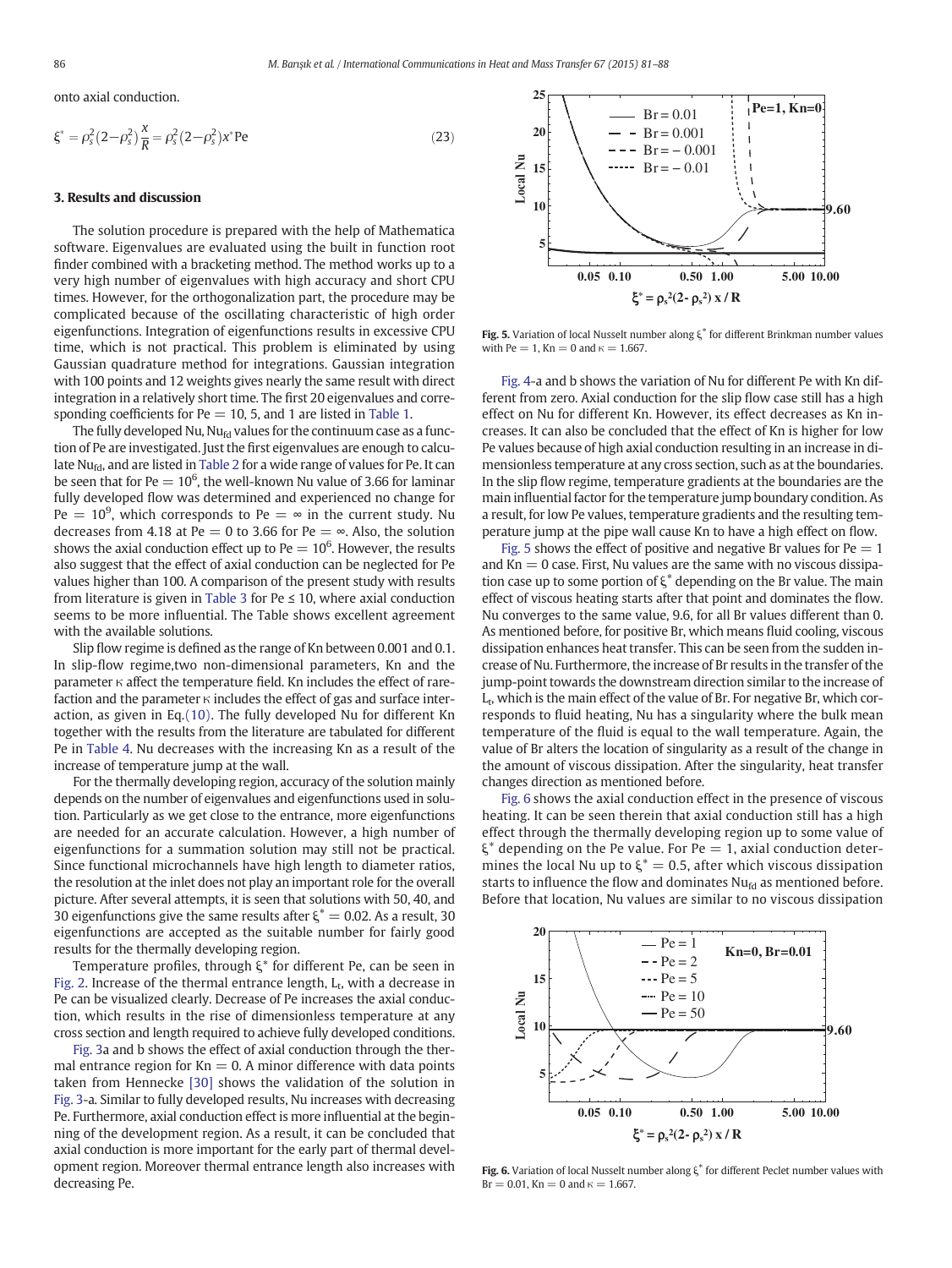

Fig. 7. Variation of local Nusselt number along  $\xi^*$  for different Knudsen number values with Pe = 1, Br = 0.01 and  $\kappa$  = 1.667.

case. Furthermore, the main impact of Pe is on the jump point location (sudden increase of Nu) in the thermally developing region. Increase in Pe results in the movement of jump point towards downstream, similar to the influence of Br values, but its effect is more significant than the effect of Br.

Fig. 7 shows the effect of rarefaction for the positive Br case with Kn values different from zero. The dominant effect of viscous heating is reduced as a result of velocity slip boundary condition in micro flow, and increase in Kn decreases  $Nu<sub>fd</sub>$  values. Also, the increase in Kn results in the transition of jump point towards upstream, similar to  $L_t$ . Moreover, axial conduction effect for the slip flow regime is the same as continuum case in the presence of viscous dissipation.

Examination of the rarefaction affect in the case of viscous dissipation continues for negative Br value (fluid heating) in Fig. 8. Similar to the previous analysis,  $Nu<sub>fd</sub>$  values decrease with an increase in Kn and converge to the same values as the fluid cooling case (positive Br) due to the change in the direction of heat transfer for  $Br = -0.01$ . Furthermore, singular points move upstream as a result of increase in rarefaction.

#### 4. Summary and conclusions

Steady state heat transfer for hydrodynamically developed, thermally developing microtube flow is studied by including the effects of axial conduction, viscous dissipation, and rarefaction. An analytical solution is obtained to increase the fundamental understanding of the physics of the problem. Orthogonal eigenfunctions are generated by the Gram– Schmidt orthogonalization procedure. Kummer's hypergeometric functions are used in the solution of the problem, and it is seen that the use of these functions are very effective by the help of the Mathematica



Fig. 8. Variation of local Nusselt number along  $\xi^*$  for different Knudsen number values with Pe = 1, Br =  $-0.01$  and  $\kappa$  = 1.667.

software. Very good agreement is obtained with the available results in the literature.

The effects of four parameters; Pe, Kn, κ, and Br, on the flow are discussed. Pe, varying between 1 and ∞, represents the dependency of the flow upon downstream conditions. Kn ranges from  $Kn = 0$ , which is the continuum case (i.e. flow in macro tubes), to  $Kn = 0.1$ , which is the upper limit of the slip flow regime. κ parameter, representing temperature jump, is taken as  $\kappa = 1.667$ , since it is the typical value for air, the working fluid for most of the engineering applications. Br is ranging from  $-0.01$ , representing fluid heating, to 0, which stands for the case without viscous dissipation, to 0.01, which is for fluid cooling.

Results show that axial conduction has an important effect at low Pe and this effect increases with a decrease in Pe value. However, it is negligible for  $Pe > 100$ . The increase in axial conduction increases both Nu $_{\text{fd}}$  and local Nu values for all continuum (macro) and slip flow (micro), fully developed or thermally developing cases without viscous dissipation. Moreover, L. also increases as a result of increase in axial conduction. However, different from macro flow, the high effect of axial conduction for  $Pe < 100$  decreases as a result of enhancement of rarefaction effect in micro flow because of high streamwise conduction.

In the presence of viscous dissipation, axial conduction has no effect on Nu<sub>fd</sub> but still affects the local Nu values up to some  $\xi^*$  value depending on the Pe value. Before that point, viscous dissipation starts to influence the flow, local Nu values are similar with no viscous dissipation case. Again, similar to its effect on  $L_t$ , the increase of axial conduction results in the movement of jump point (sudden increase of Nu) towards upstream for  $Br \neq 0$  in both macro and micro cases.

For viscous dissipation, results show that  $Nu_{fd}$  converges to 9.6 regardless of Pe or Br values for all conditions in the continuum case. Only through the thermally developing region, the effect of Br values can be visualized. For positive Br, viscous heating enhances the heat transfer. However, negative values result in singular points, after which heat transfer changes direction. Moreover, the value of Br has an effect on the jump point; the increase of Br value results in the transition of the jump point towards downstream, similar to its effect on  $L_t$ , independent of its sign. All of the outcomes are also valid for the slip flow regime. However, different from macro flow, the dominant effect of viscous heating is reduced as a result of velocity slip boundary condition in micro flow; Nufd values decrease with an increase in Kn. Moreover,  $L_t$  also increases as a result of an increase in Kn, which also means transition of jump point towards upstream.

For all cases, the rarefaction effect, represented by the parameter κ and Kn, decreases the Nu values in slip flow regime when  $Kn \neq 0$ . From this study, the following general conclusions can be obtained.

- (1) Axial conduction should not be neglected for  $Pe < 100$  for all cases without viscous dissipation.
- (2) In the presence of viscous dissipation, axial conduction should not be neglected for short pipes with  $Pe < 100$ .
- (3) For viscous heating case, even for small Br, fully developed Nu value experiences a jump in magnitude. The value of Br only affects the axial location of the jump. Therefore, the effect of viscous heating should be considered even for small Br with large length over diameter (L/D) ratios, which is the case for flows in micropipes.
- (4) For a fixed  $\kappa$  parameter, the deviation from continuum increases with increasing rarefaction and Nu values decrease with an increase in Kn.

# Acknowledgments

Financial support from the Turkish Scientific and Technical Research Council (TUBITAK), Grant No. 106M076, is greatly appreciated.